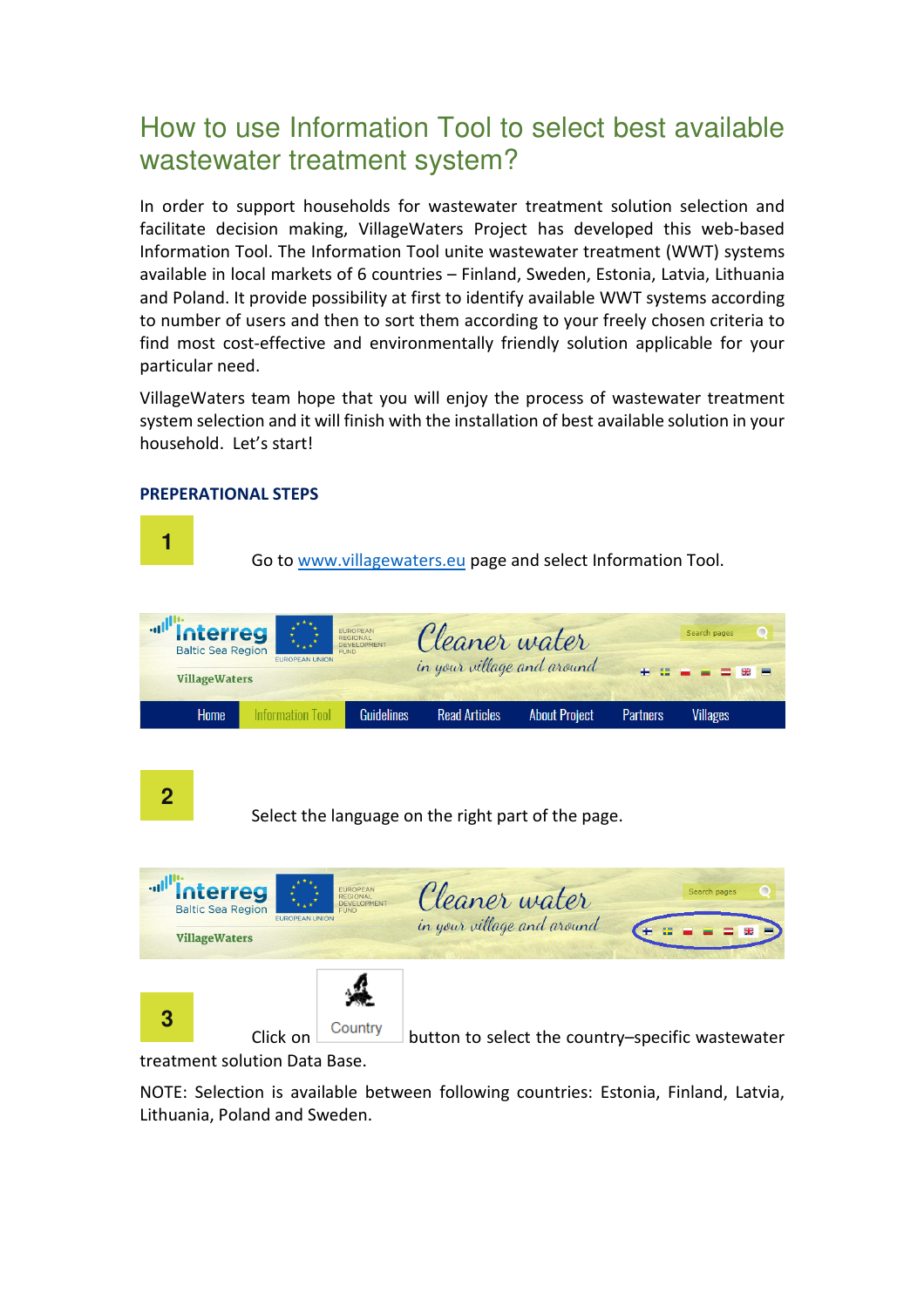

or agglomeration.



NOTE: The minimum capacity – 4 persons are based on the size of available WWT systems. The maximum capacity – 50 persons are defined by EU standard for small domestic WWT systems (EN 12566-3:2016). The amount of wastewater produced by person is also defined by this standard and is considered as 150 l/person/day. You may use more precise wastewater amount data and re-calculate the capacity accordingly.



Technology button to filter technologies, selected for capacity entered. Select checkbox near appropriate technology, if is known to you. If not, select all of them.

NOTE: Number of technologies are country–specific and correspond to local market.

#### **FILTERING OF WASTEWATER TREATMENT SYSTEMS**



The step **1** to can be classified as preparation steps. Starting from the next step you will start the WWT system selection process. Various technologies work on different principles. Therefore they varies by efficiency, space requirements, costs and need for maintenance. Now you can start to sort on capacity bases selected WWT systems according to your freely chosen criteria and to find most cost-effective and environmentally friendly solution applicable for your particular need.

### **6**

 WWT systems need various land area according to treatment technology used. If you have space limitation, use this criteria to revise the number of systems previously selected and then sort them according to dimensions.



Click **DIMENSIONS** button to input dimensional restrictions for filtered equipment. Put maximum length and maximum width parameters in meters by using the slider. In order to range WWT systems in a size parameters order, you have to use option "*List results by*" and select "*Dimensions, smaller first*".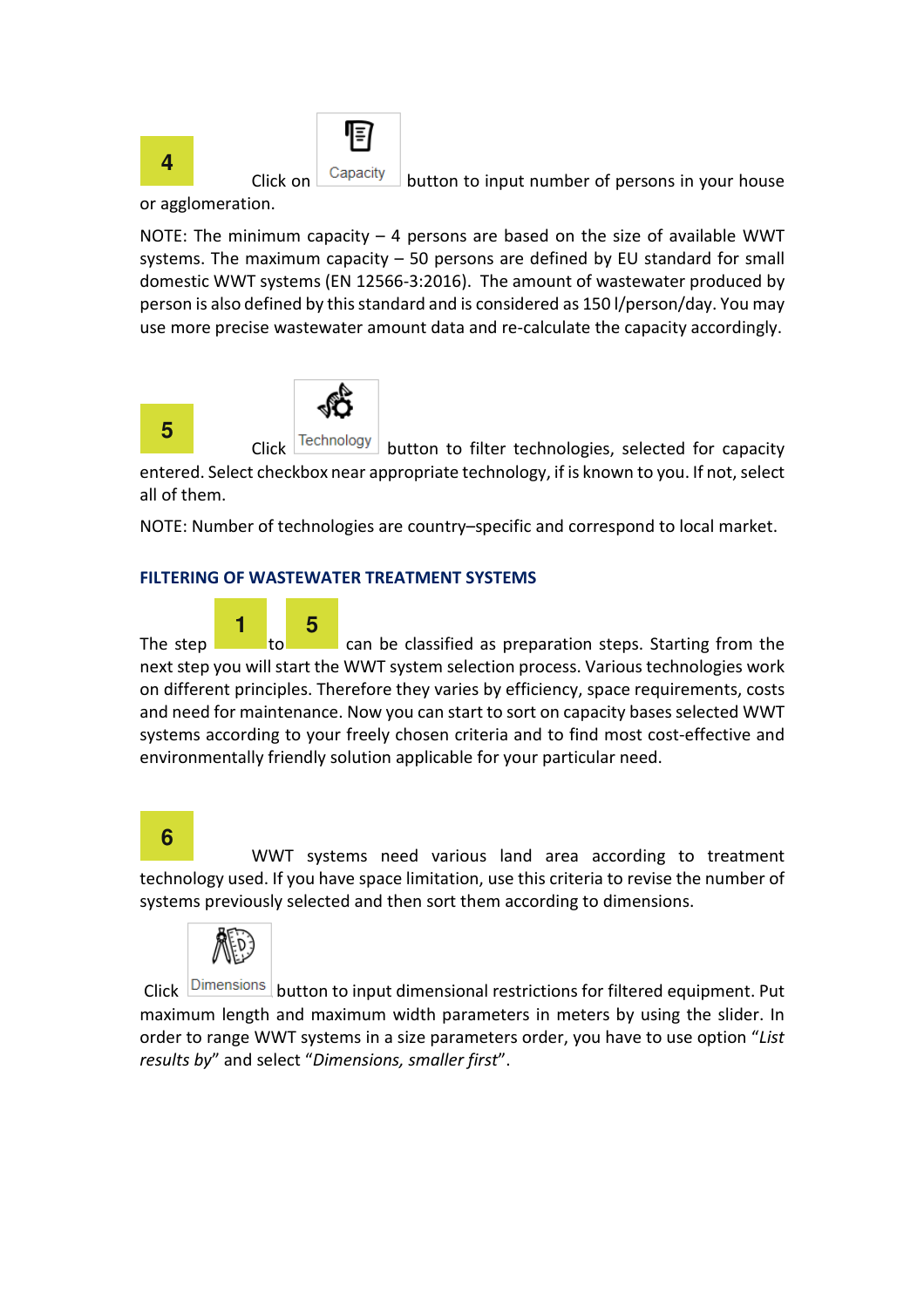

In order to evaluate WWT system costs, click  $\Box$  Costs button to input upper and lower borders for annualized costs for WWTP operation, maintenance and annualized investments. In order to range WWT systems in a cost parameter order, you have to use option "*List results by*" and select "*Smaller investment costs*" or "*Cost-efficiency Index*".

NOTE: To compare cost effectiveness of different equipment better, initial installation costs based on expected usage years and annual usage costs are summed and expressed as daily costs for BOD (Biological Oxygen Demand) removal.

#### **DETAILED INTRODUCTION WITH FILTERED WASTEWATER TREATMENT SYSTEMS TO SELECT THE MOST APPROPRIATE ONE**

In general the requirements for wastewater treatment efficiency is set on a bases of amounts of sewerage produced. Usually for small wastewater treatment plants only removal of suspended solids and content of organic matter, which is measured as biochemical oxygen demand (BOD) and chemical oxygen demand (COD) is required. Nevertheless the more strict requirements also for small wastewater treatment plants may be set if treated sewage is discharged to sensitive surface water body or plant is located in the area having specific conditions (protected nature area, area intended for the abstraction of drinking water, area where protection of groundwater is poor or bad etc.).

To help you to come to conclusion for selection of the most appropriate WWT system for your needs, the Information Tool provides possibility to choose more general or specific set of characteristics to order already filtered WWT systems.

#### **8**

 To order the filtered WWT systems according to general characteristics you have to choose display mode "*Essential data*", which is suitable for listing of filtered WWT systems according to 4 previously described criteria – efficiency, dimensions, investment costs and cost-efficiency index.

### **9**

 To order the filtered WWT systems according to more specific characteristics you have to choose display mode "*Advanced scientific*", which additionally to 4 previously described criteria is applicable also for use of following advanced criteria – less use of electric energy, nitrogen removal efficiency, phosphorus removal efficiency, less climate impact, less eutrophication impact.

# **7**